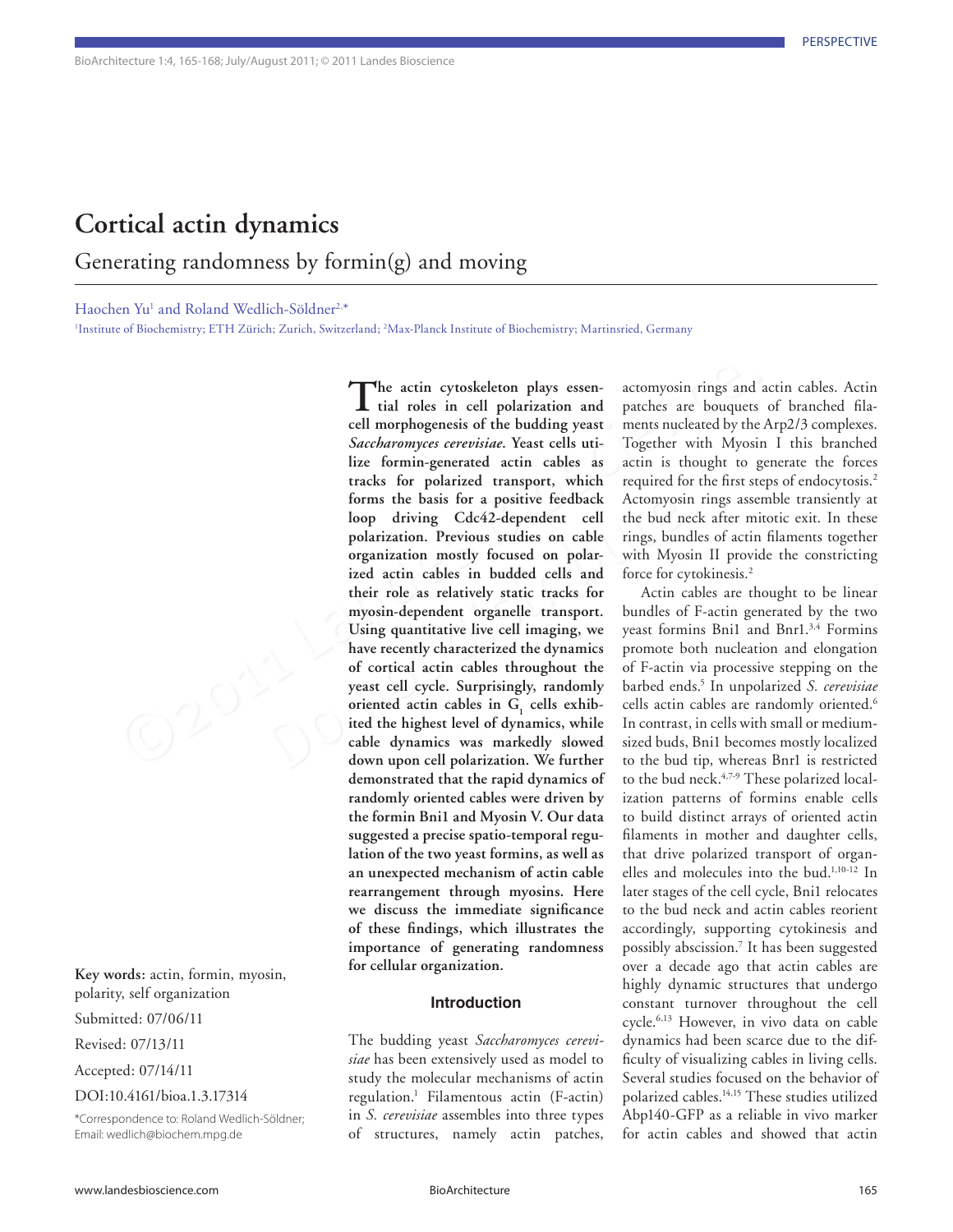



cables can move with speeds of roughly 0.4 μm/s. However, the molecular mechanism behind this movement remained unclear.

#### **Cortical Actin Dynamics Driven by Formins and Myosin V**

Using total internal reflection microscopy (TIRFM), we recently performed an extensive analysis of actin cable dynamics in *S. cerevisiae*. 16 We found that cables were reorganized throughout the cell cycle via a combination of growth, shrinkage, bending, bundling and translational motility.16,17 In contrast to previously published results,<sup>14,15</sup> cable extension and movement occurred at a wide range of speeds between 0.5 and 5  $\mu$ m/s. To our surprise, cable velocity and turnover were highest in unpolarized  $G<sub>1</sub>$  cells, and reduced upon cell polarization. To determine the molecular basis for cable dynamics we analyzed cable dynamics in various mutants of actin regulators and polarisome components. We found that the formin Bni1 was associated with cable extension at 1–2 μm/s, while the other formin Bnr1 mediated slower cable extension at rates below 1 μm/s. In addition, we could show that the type V myosin Myo2 drove rapid translational movement

of cables along the cell periphery at speeds above 2 μm/s.

**EXECUTE:**<br> **EXECUTE:**<br> **EXECUTE:**<br> **EXECUTE:**<br> **EXECUTE:**<br> **EXECUTE:**<br> **EXECUTE:**<br> **EXECUTE:**<br> **EXECUTE:**<br> **EXECUTE:**<br> **EXECUTE:**<br> **EXECUTE:**<br> **EXECUTE:**<br> **EXECUTE:**<br> **EXECUTE:**<br> **EXECUTE:**<br> **EXECUTE:**<br> **EXECUTE:**<br> **EXECU** d Myo2 generate forces ( $F_1$  and  $F_2$ ) toward the pointed ends,<br>
of actin cables.<br>
of roughly<br>
of cables along the cell periphery at speeds<br>
signal to no<br>
ular mechanison of cables along the cell periphery at speeds<br>
si The contribution of formins and Myo2 were differentially regulated through the cell cycle. In unpolarized  $G<sub>1</sub>$  cells, cable dynamics was dominated by Bni1 and Myo2. Strikingly, both molecules assembled into distinct cortical patches associated with the plasma membrane. Double color TIRFM experiments suggested that Bni1 patches were sites of actin cable assembly, whereas Myo2 patches generated translational motility by sliding actin cables along the inner plasma membrane surface. Upon cell polarization, cortical Bni1 and Myo2 patches in mother cells became destabilized and both proteins now instead became concentrated at polarization sites and bud tips. At the same time Bnr1 was activated and localized to the bud neck. As a consequence of these changes, Myo2 no longer participated in cable motility. Bnr1, with an actin binding affinity tenfold higher than Bni1,<sup>18</sup> dominated cable dynamics in mother cells, resulting in the observed slow-down of cable reorganization in polarized cells.

Our findings can be summarized in a model of dynamic actin reorganization through spatio-temporal interplay of three motor molecules with different modes of action and kinetics (reviewed in ref. 16,

**Fig. 1**). It was shown previously that the two formins Bni1 and Bnr1 have distinct biochemical properties and localize to different cellular locations.<sup>9,18</sup> We now demonstrated that in cells these differences are actually used to generate kinetically distinct actin cables. Combined with the stable association of Bnr1 with septins at the bud neck<sup>19</sup> and the dynamic localization of Bni1 on the mother cell cortex,<sup>9</sup> this enables cells to switch between two different modes of actin organization by simple activation/inactivation of the formin Bnr1.

## **Cortical Localization of Bni1 and Myo2**

Bni1 and Myo2 were previously shown to mainly localize to bud tips and bud necks.1,7 This view was first challenged when triple-GFP labeled Bni1 were reported to form cytoplasmic foci in mother cells.<sup>9</sup> In our study the improved signal to noise ratio of TIRFM allowed us to investigate the cortical localization of single-GFP labeled proteins. We found that both Bni1 and Myo2, but not Bnr1, assemble into randomly distributed cortical patches. These patches are most abundant and long lived in unbudded  $G<sub>1</sub>$  cells, and become destabilized as cells commit to polarized growth. We also showed that cortical Bni1 and Myo2 patches assemble independently of F-actin. Interestingly, Bni1 patches were partially dependent on Bud6, whereas cortical association of Myo2 required its C-terminal cargo-binding domain.17 Our data suggests that Bni1 and Myo2 anchor to the plasma membrane indirectly through adaptor proteins. We propose that the observed Myo2 and Bni1 patches allow cells to maintain an isotropic cortex organization by constantly producing randomly oriented, rapidly moving actin cables.

## **Dual Function of Myosin**

Type V myosins are well known for their role in polarized organelle transport.<sup>1,10-12</sup> We now found that plasma membranebound Myosin V also directly mediate motility of actin cables. Such a behavior has been repeatedly observed from in vitro gliding assays but has not been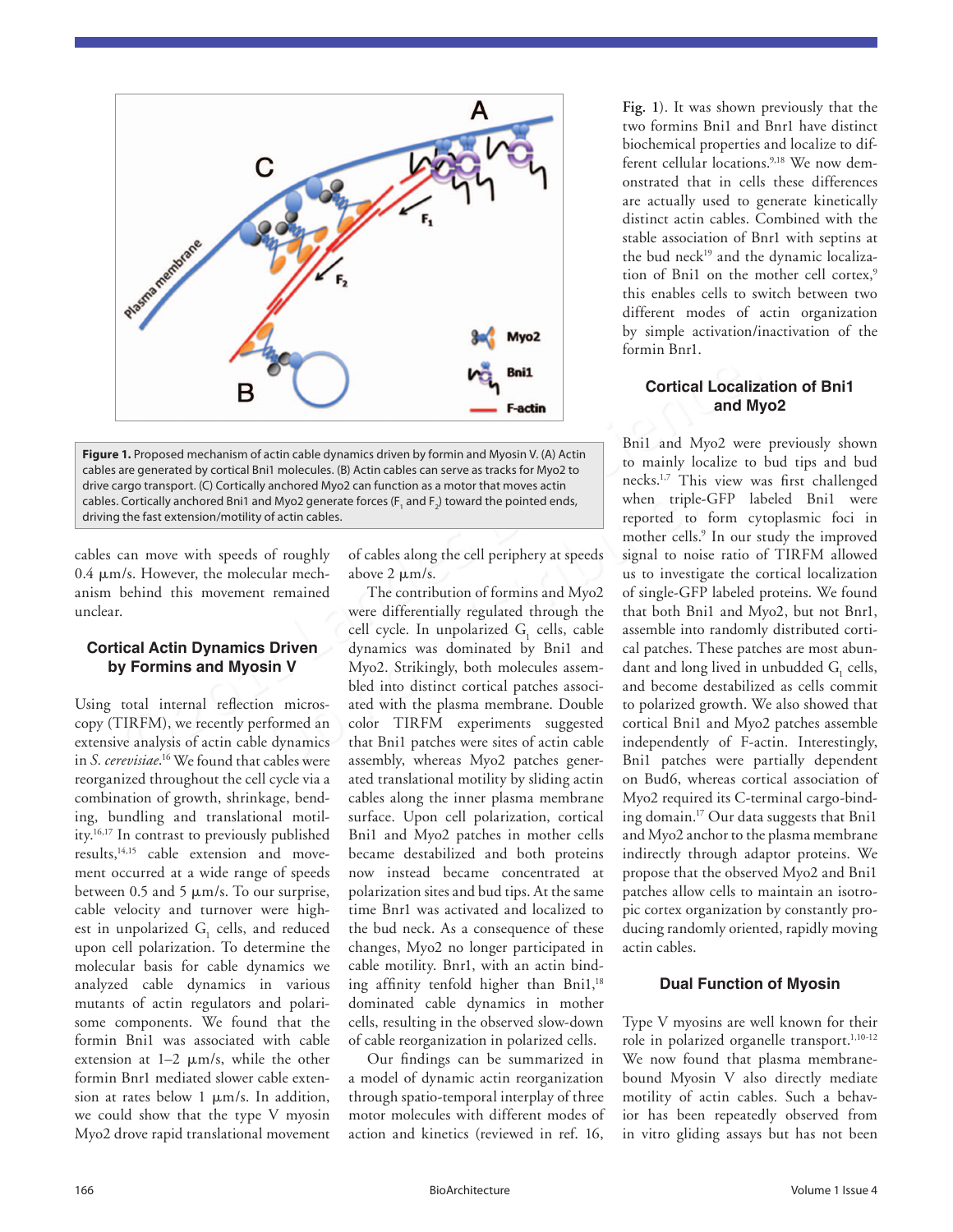demonstrated in vivo, although various myosins have been proposed to move actin filaments within cells.<sup>20,21</sup> The dual function of Myo2 in generating forces for polarized transport as well as actin reorganization is perfectly suited to cell cycle specific requirements of yeast. In unpolarized  $G<sub>1</sub>$  cells the cell periphery is covered with randomly oriented cables generated by cortical Bni1. The faster elongation rate and low affinity of Bni1 to filament ends very likely leads to frequent detachment of shorter cables. These can then immediately be captured and moved by cortical Myo2 (**Fig. 1**). An intriguing possibility that still remains to be tested is that Myo2 may actively pull on Bni1 attached actin filaments and thereby either enhance or terminate the filament elongation. The combination of rapid polymerization and fast motility generates a highly dynamic and randomized network of actin cables, thereby maintaining the unpolarized state of  $G<sub>1</sub>$  cells and supporting isotropic growth. In polarized cells most cables in mother cells are nucleated by the bud neck-associated formin Bnr1.16,22 While Bnr1 has a slower elongation rate than Bni1, it has much higher affinity to filament barbed ends and therefore remains tightly associated with cable ends.<sup>18</sup> A cortical Myo2 motor that encounters such a stably anchored cable will very likely not be able to detach it from the bud neck. Instead, the anchorage of Myo2 to the cortex could be dislodged and myosin motors become free to support polarized organelle transport toward the bud neck.

Several recent studies in fission yeast demonstrated that tropomyosins differentially regulate motor activities of Myosins I, II and V. Binding of tropomyosins to actin filaments can alter ATPase activity of myosin heads, as well as their binding affinities to actin.19,23 Interestingly, it was previously suggested that *S. cerevisiae* tropomyosin Tpm2 impedes retrograde actin cable flow in polarized mother cells by inhibition of myosin-actin interaction.<sup>15</sup> Therefore, *S. cerevisiae* tropomyosins may also be involved in the regulation of rapid cable dynamics we observed. Whether tropomyosin isoforms (Tpm1 and Tpm2) associate with specific formins, and thus regulate distinct subpopulations of cables, or they regulate cable sliding by cortical

Myosin V, are intriguing options for further investigations.

# **The Importance of Generating Randomness**

(Fig. 1). An intriguing possibility also seem to antagonize it by randomiza-<br>that, the same cytosk<br>ill emains to be rested is that Myo2 tion of F-actin. Why then, do cells expend required for promotin<br>trively pull on Bril tin cables, an extremely narrow time window with cal processes<br>npolarized high accuracy.<sup>24-26</sup> This requires the cell to by adaptabili<br>g isotropic balance the need for rapid decision mak-<br>latter is usua<br>ost cables ing wi Cell polarization requires most actin cables to be oriented with their barbed ends pointing toward the polarization site. Paradoxically, cortically anchored Bni1 and Myosin V should both generate forces toward the pointed ends of actin filaments. Therefore, Bni1 and Myo2, both required for proper cell polarization, also seem to antagonize it by randomization of F-actin. Why then, do cells expend so much energy to generate randomness, although they all eventually commit to polarized growth? One reason could be that in *S. cerevisiae* the decision for a polarization site must be made within an extremely narrow time window with high accuracy.<sup>24-26</sup> This requires the cell to balance the need for rapid decision making with the need for error detection and correction. A highly dynamic network of actin cables serves both ends. On the one hand, it allows the cell to rapidly respond to a polarization cue, since the reorganization of entire cable network only takes several seconds in  $G_1$  cells.<sup>16,17</sup> On the other hand, randomization of cables by Bni1 and Myo2 prevents the cell from falling into kinetically trapped states, such as the formation of multiple polarization foci. Indeed, when cable dynamics were forced to slow down in cells already defective in Rho GTPase recycling, a significant proportion of them formed double polarization caps.16 This result suggests that cells evolved a coupled mechanism of GTPase recycling and actin cable dynamics to ensure the fidelity of cell polarization.

> An alternative function for Bni1-Myo2 dependent actin movement could be found in the cellular stress responses. In a recent work, Nyström and colleagues reported a mother-specific damage retention mechanism of protein damage. After heat stress in *S. cerevisiae*, the daughter cells were cleared of protein damage by actindependent retrograde flow of Hsp104 labelled misfolded protein aggregates.<sup>27</sup> Interestingly, their genetic analyses also pinpointed the importance of Bni1 and Myo2 in this process, which is consistent

with their roles as motors generating pointed end-directed actin movement. Nonetheless this remains to be examined further, since the organization and function of formins, actin and myosins may be altered in cells under high stress.<sup>28</sup>

#### **Concluding Remarks**

In summary, our work provides a prototypical example for a self-organized biological system, in which motors and their polymeric tracks differentially interact according to cellular needs. We showed that, the same cytoskeletal components required for promoting cell polarization might also function to prevent it from happening in an erroneous manner. Such mechanisms illustrate fundamental distinctions between the logic of biological decisions and that of engineered mechanical processes. The former is characterized by adaptability and reversibility, while the latter is usually inflexible and irreversible.

#### **References**

- 1. Pruyne D, Legesse-Miller A, Gao L, Dong Y, Bretscher A. Mechanisms of polarized growth and organelle segregation in yeast. Annu Rev Cell Dev Biol 2004; 20:559-91.
- 2. Moseley JB, Goode BL. The yeast actin cytoskeleton: from cellular function to biochemical mechanism. Microbiol Mol Biol Rev 2006; 70:605-45.
- 3. Sagot I, Rodal AA, Moseley J, Goode BL, Pellman D. An actin nucleation mechanism mediated by Bni1 and profilin. Nat Cell Biol 2002; 4:626-31.
- 4. Evangelista M, Pruyne D, Amberg DC, Boone C, Bretscher A. Formins direct Arp2/3-independent actin filament assembly to polarize cell growth in yeast. Nat Cell Biol 2002; 4:260-9.
- 5. Kovar DR. Molecular details of formin-mediated actin assembly. Curr Opin Cell Biol 2006; 18:11-7.
- 6. Karpova TS, McNally JG, Moltz SL, Cooper JA. Assembly and function of the actin cytoskeleton of yeast: relationships between cables and patches. J Cell Biol 1998; 142:1501-17.
- 7. Pruyne D, Gao L, Bi E, Bretscher A. Stable and dynamic axes of polarity use distinct formin isoforms in budding yeast. Mol Biol Cell 2004; 15:4971-89.
- 8. Dong Y, Pruyne D, Bretscher A. Formin-dependent actin assembly is regulated by distinct modes of Rho signaling in yeast. J Cell Biol 2003; 161:1081-92.
- 9. Buttery SM, Yoshida S, Pellman D. Yeast formins Bni1 and Bnr1 utilize different modes of cortical interaction during the assembly of actin cables. Mol Biol Cell 2007; 18:1826-38.
- 10. Pruyne DW, Schott DH, Bretscher A. Tropomyosincontaining actin cables direct the Myo2p-dependent polarized delivery of secretory vesicles in budding yeast. J Cell Biol 1998; 143:1931-45.
- 11. Karpova TS, Reck-Peterson SL, Elkind NB, Mooseker MS, Novick PJ, Cooper JA. Role of actin and Myo2p in polarized secretion and growth of *Saccharomyces cerevisiae*. Mol Biol Cell 2000; 11:1727-37.
- 12. Schott D, Ho J, Pruyne D, Bretscher A. The COOHterminal domain of Myo2p, a yeast myosin V, has a direct role in secretory vesicle targeting. J Cell Biol 1999; 147:791-808.